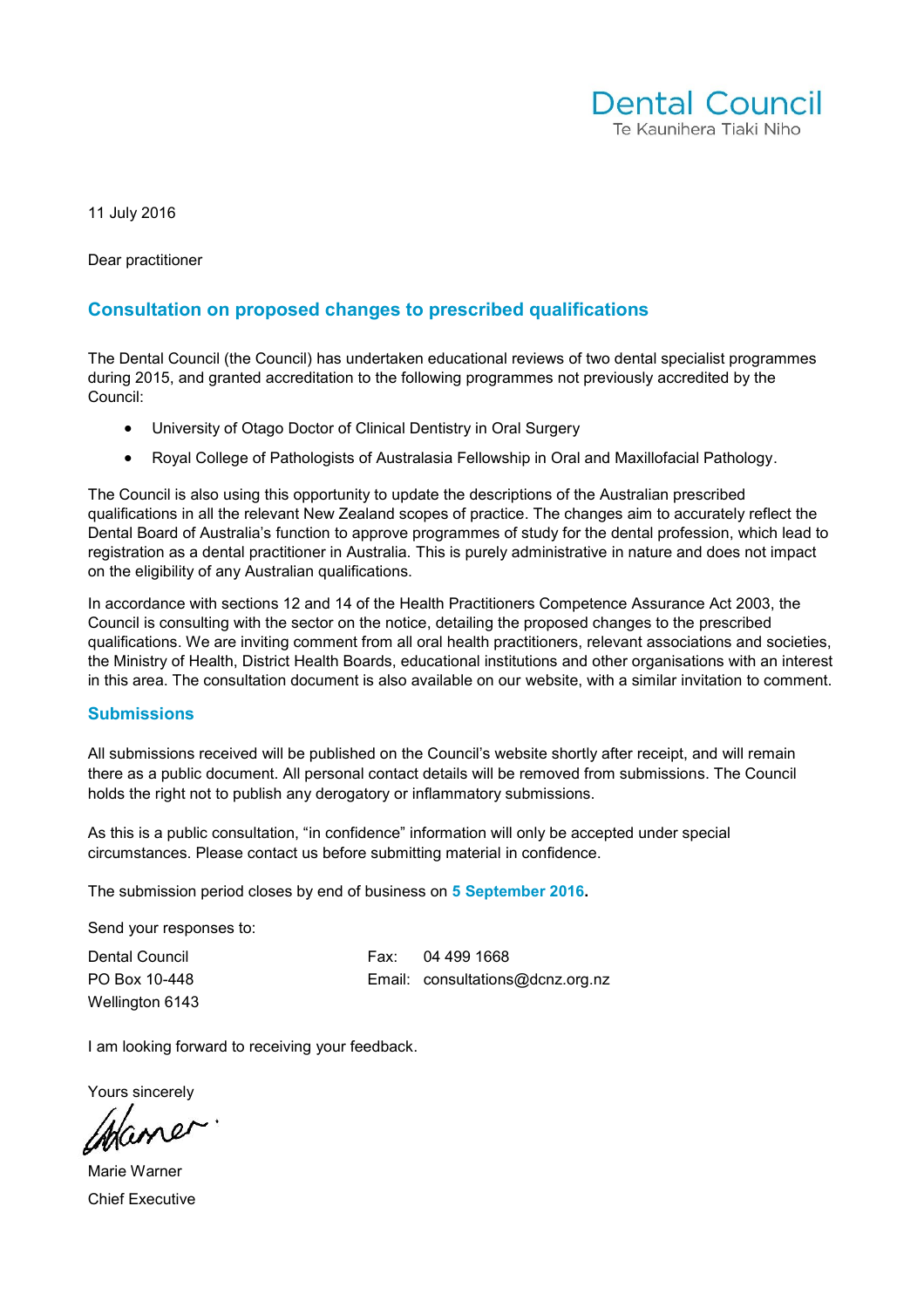# **Consultation on proposed changes to prescribed qualifications**

**Issued: 11 July 2016 Submission closing date: 5 September 2016**

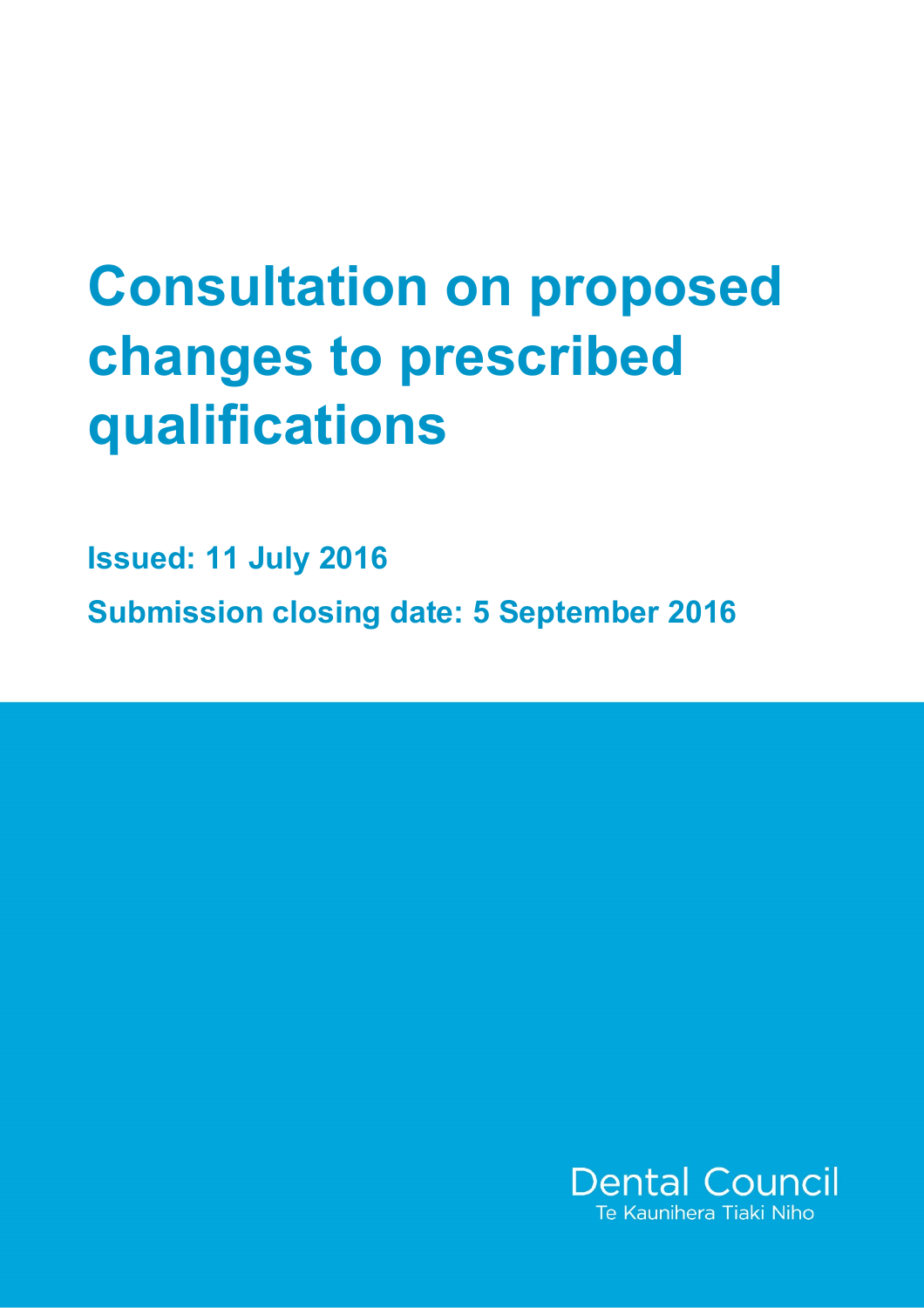## **Proposed changes**

## 1. Doctor of Clinical Dentistry in Oral Surgery accreditation

The University of Otago submitted its Doctor of Clinical Dentistry in Oral Surgery (DClinDent (oral surgery)) programme for accreditation.

The programme was reviewed against the Australian Dental Council/Dental Council (New Zealand) accreditation standards for dental specialist programmes, in accordance with the joint committee's accreditation process.

The site evaluation team (SET) members who conducted the review were:

- Associate Professor David Thomson (Chair) (then) Academic Clinical Director, University of Queensland, Prosthodontist registered in Australia
- Dr David Chrisp Oral Surgeon registered in New Zealand, Tauranga
- Dr Stephen Cox Senior Lecturer and Head of Discipline of Oral Surgery, University of Sydney, Oral Surgeon registered in Australia
- Dr Don Macalister Oral Surgeon registered in New Zealand, Auckland
- Mr John Robertson Lay member, Strategic Projects Ltd, Auckland.

Following consideration of the accreditation report and the joint accreditation committee's recommendation, the Council accredited the University of Otago DClinDent (oral surgery) for five years, ending 31 December 2020.

The final accreditation report is available on the Council [website.](http://dcnz.org.nz/assets/Uploads/Accreditation-standards/Accreditation-reports/TEAM-REPORT-OF-OTAGO-DClinDent-oral-surgery-2015.pdf)

The Council is satisfied that the programme meets the educational standards to ensure competent graduates to practise oral surgery in New Zealand.

The Council is proposing to gazette the University of Otago DClinDent (oral surgery) programme as a prescribed qualification for the oral surgery scope of practice. The proposed prescribed qualification is reflected under oral surgery in *Attachment 1*.

## 2. Royal College of Pathologists of Australasia Fellowship in Oral and Maxillofacial Pathology accreditation

The Royal College of Pathologists of Australasia requested the Council to accredit its fellowship in oral and maxillofacial pathology as a prescribed qualification for the New Zealand oral pathology scope of practice. The qualification has been accredited in Australia for a number of years.

A joint review was conducted with the Australian Dental Council, using the joint accreditation committee's standards and processes.

Due to the small number of registered oral pathologists across both jurisdictions and their membership of the College, an independent international site evaluation team member was appointed to the SET.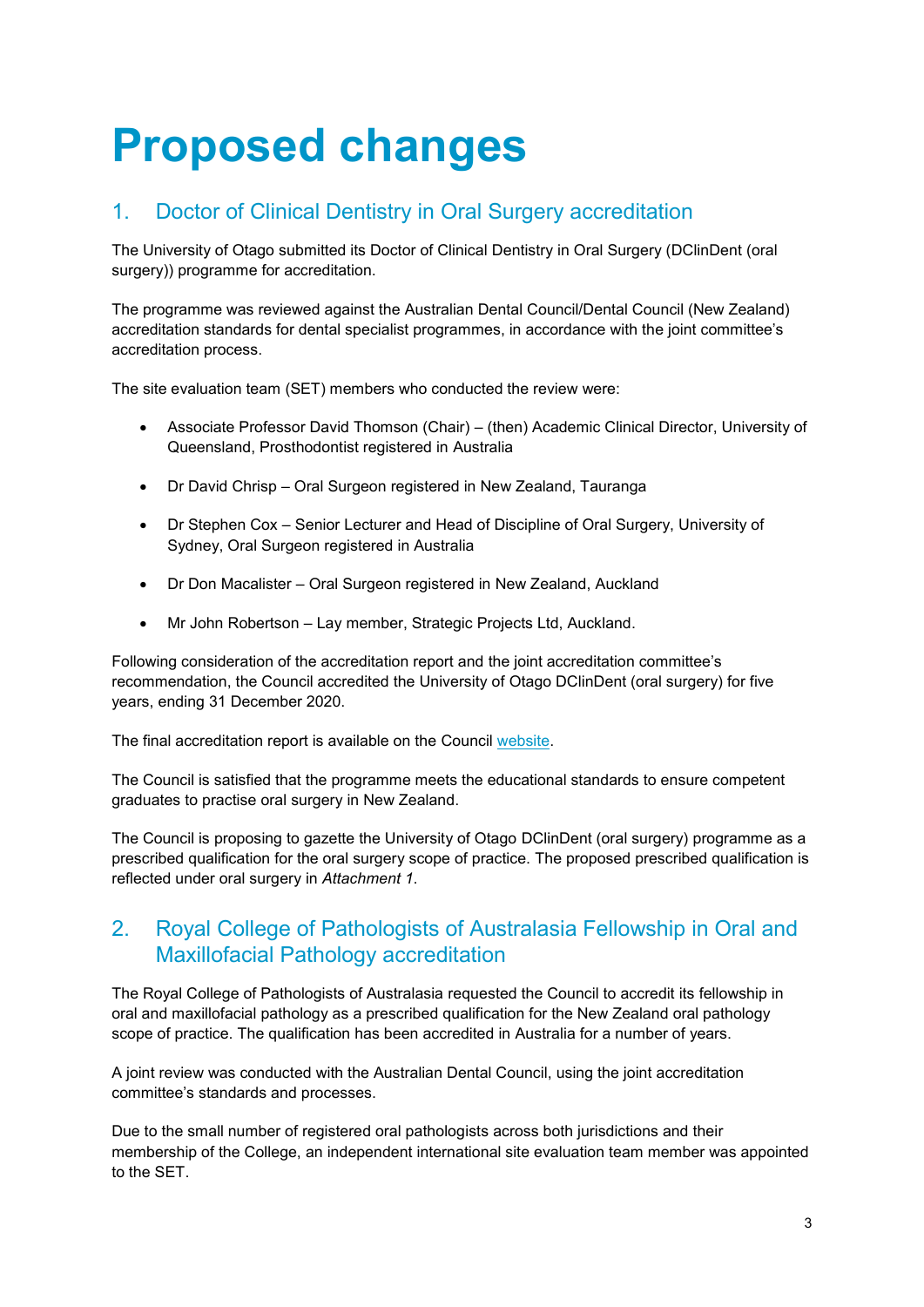The SET comprised:

- Professor Newell W Johnson (Chair) Griffith University Queensland, registered specialist in oral medicine, oral pathology and periodontics
- Professor David Wilson Charles Sturt University New South Wales, registered specialist in oral pathology
- Dr Alec S High University of Leeds, United Kingdom, specialist in oral and maxillofacial pathology.

Following consideration of the accreditation report, the Council was of the view that not all of the accreditation standards had been fully met. The College engaged with the Council on how to address the areas of concern identified. This resulted in some curriculum refinements, strengthening of the research assessment criteria to meet Level 9 of the New Zealand Qualifications Framework and an international peer review report.

The SET considered these changes and is now satisfied that all of the accreditation standards have been fully met. Following consideration of these changes by the joint accreditation committee, the Council granted accreditation to the programme until 31 December 2018.

The shorter accreditation period granted was to align with the Australian accreditation period to facilitate ongoing joint accreditation reviews, wherever possible.

The Council is satisfied that graduates from the programme are competent to practise oral pathology in New Zealand.

Accordingly, the Council is proposing to gazette the Royal College of Pathologists of Australasia Fellowship in Oral and Maxillofacial Pathology as a prescribed qualification for the oral pathology scope of practice. The proposed prescribed qualification is reflected under oral pathology in *Attachment 1*.

The Council wants to acknowledge the College's constructive approach to this process.

## 3. Update to Australian prescribed qualification descriptions

The Council is using this opportunity to make updates to all the Australian prescribed qualifications. The changes aim to accurately reflect the Dental Board of Australia's function to approve programmes of study since the introduction of the National Registration and Accreditation Scheme. Approved programmes of study (not educational institutions) are accredited by the accreditation authority (the Australian Dental Council) and approved by the Dental Board of Australia. Successful completion of an approved programme leads to registration or endorsement as a dental practitioner in Australia.

The proposed changes to the prescribed qualifications are reflected in Attachment 1.

The Council considers this purely administrative in nature, with no impact on the eligibility of any approved qualifications.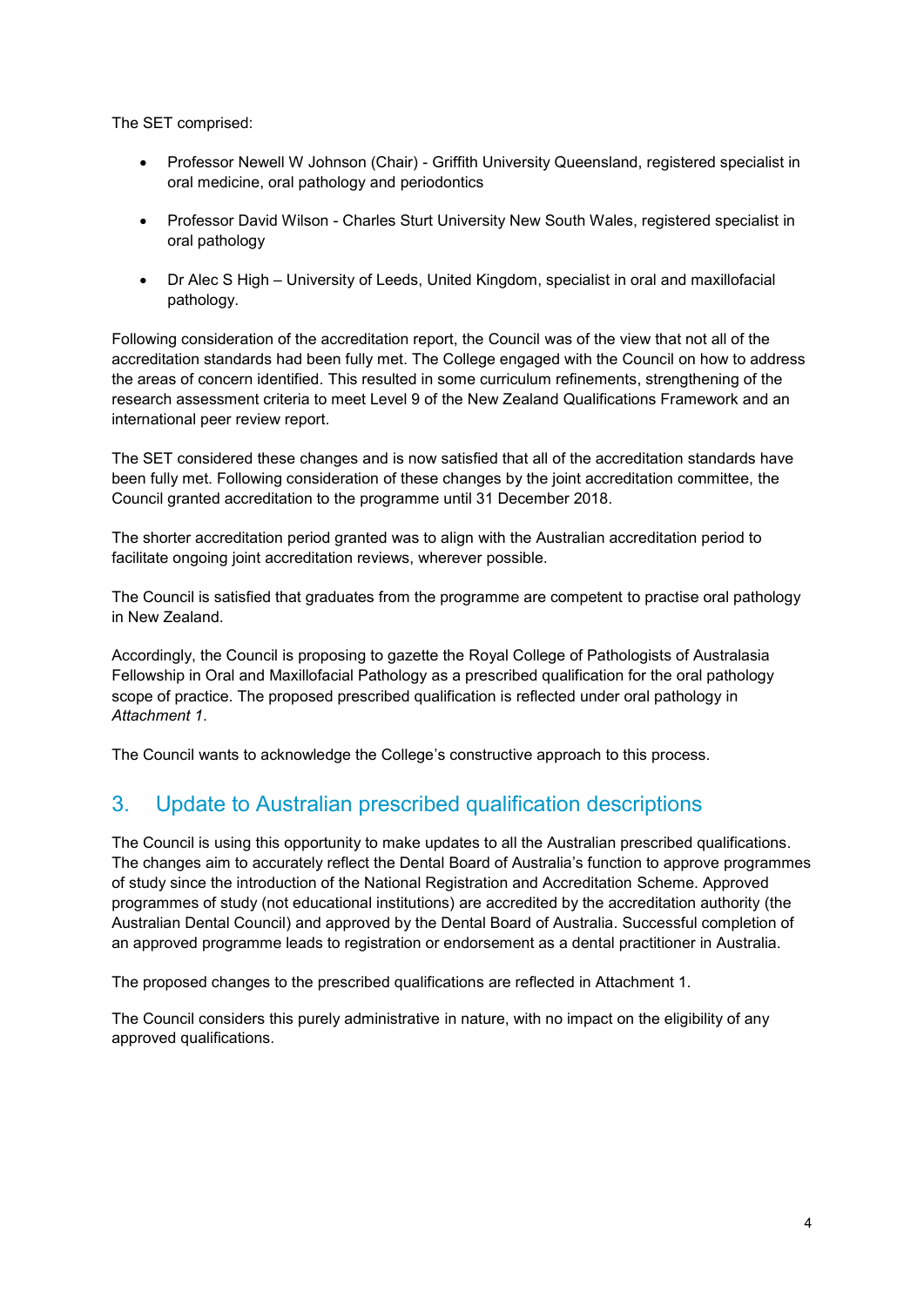## Consultation Questions

Stakeholders are invited to comment on the proposals by responding to the following questions:

- Q1. Do you agree/disagree with the proposed gazetting of the University of Otago DClinDent (oral surgery) programme as a prescribed qualification for the oral surgery scope of practice? If you disagree, please detail why.
- Q2. Do you agree/disagree with the proposed gazetting of the Royal College of Pathologists of Australasia Fellowship in Oral and Maxillofacial Pathology as a prescribed qualification for the oral pathology scope of practice? If you disagree, please detail why.
- Q3. Do you agree with the proposed changes to the description of the Australian prescribed qualifications, as reflected in Attachment 1? If you disagree, please detail why.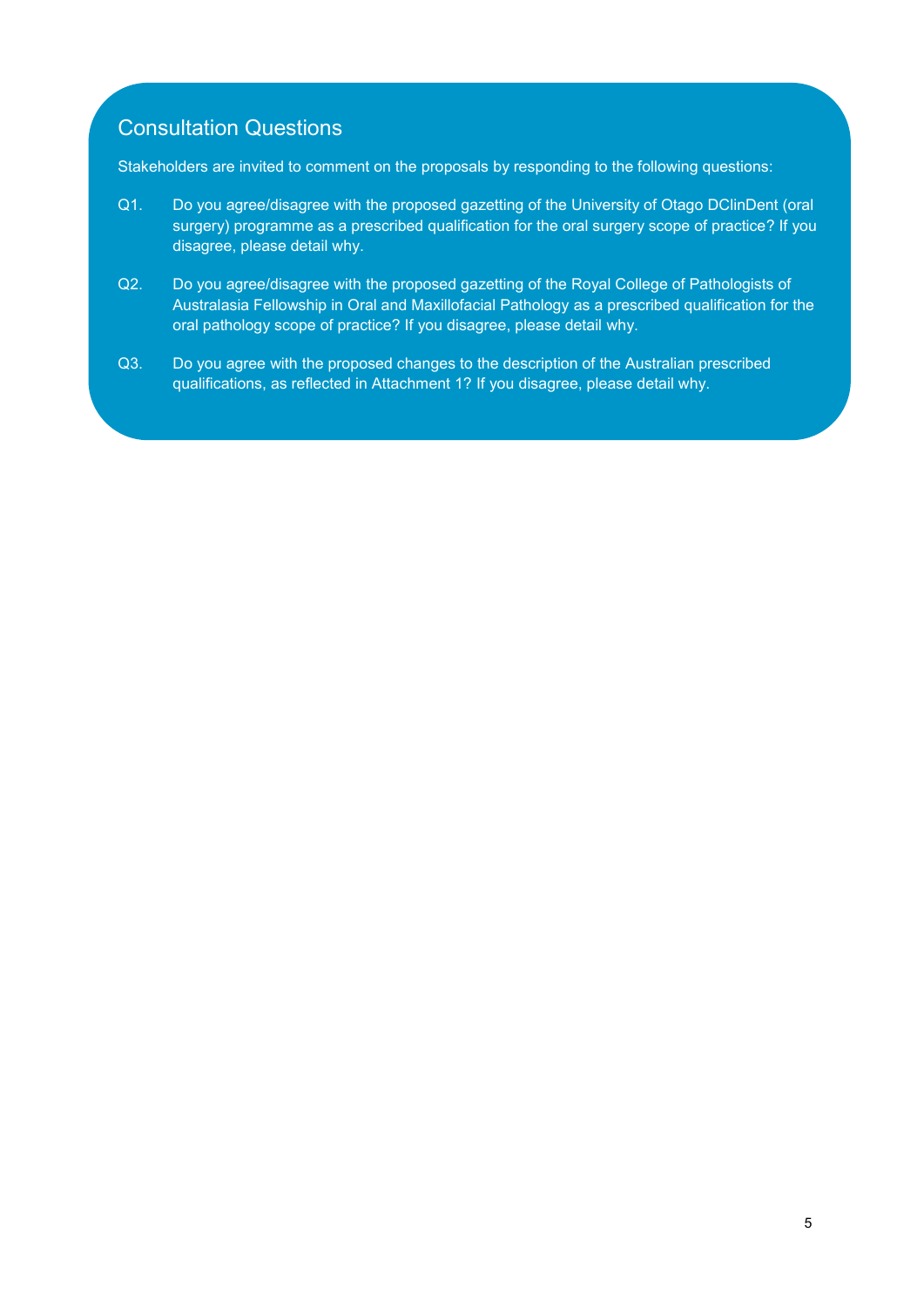Red text reflects proposed changes to gazetted prescribed qualifications

## Prescribed qualifications for registration as a dental specialist

#### Endodontic Specialists

- MDS (Endodontics) University of Otago
- DClinDent (Endodontics) University of Otago
- An ADC accredited MDS or MDSc or DClinDent degree programme in endodontics<sup>1</sup> from an ADC accredited dental school in Australia
- A Dental Board of Australia approved programme of study providing a qualification for the purposes of specialist registration in endodontics in Australia<sup>2</sup>
- Two years or more of full-time equivalent postgraduate training in the specialty at a recognised tertiary academic institution or equivalent; evidence of research activity and a pass in the New Zealand Endodontic Specialist Examination

#### Oral and Maxillofacial Surgery Specialists

- MDS/MBChB (Oral and Maxillofacial Surgery) University of Otago
- DClinDent (Oral and Maxillofacial Surgery) University of Otago<sup>1</sup>
- An ADC accredited MDS or MDSc or DClinDent programme in oral and maxillofacial surgery<sup>1</sup> from an ADC accredited Australian University, **and** a medical degree from a medical school listed in the WHO World Directory of Medical Schools or the ECFMG Faimer Directory
- A Dental Board of Australia approved programme of study providing a qualification for the purposes of specialist registration in oral and maxillofacial surgery in Australia<sup>2</sup>, and a medical degree from a medical school listed in the WHO World Directory of Medical Schools or the ECFMG Faimer Directory
- Fellowship of the Royal Australasian College of Dental Surgeons (Oral and Maxillofacial Surgery)<sup>2</sup>
- Registration in oral and maxillofacial surgery with the General Medical Council, UK
- Board certification in oral and maxillofacial surgery in a USA or Canadian state and possession of a medical degree from a medical school listed in the WHO World Directory of Medical Schools or the ECFMG Faimer Directory and dental degree

<sup>&</sup>lt;sup>1</sup> Before 30 June 2010, and 17 October 2010 for Western Australia

<sup>&</sup>lt;sup>2</sup> From 1 July 2010 onwards; and 18 October 2010 onwards for Western Australia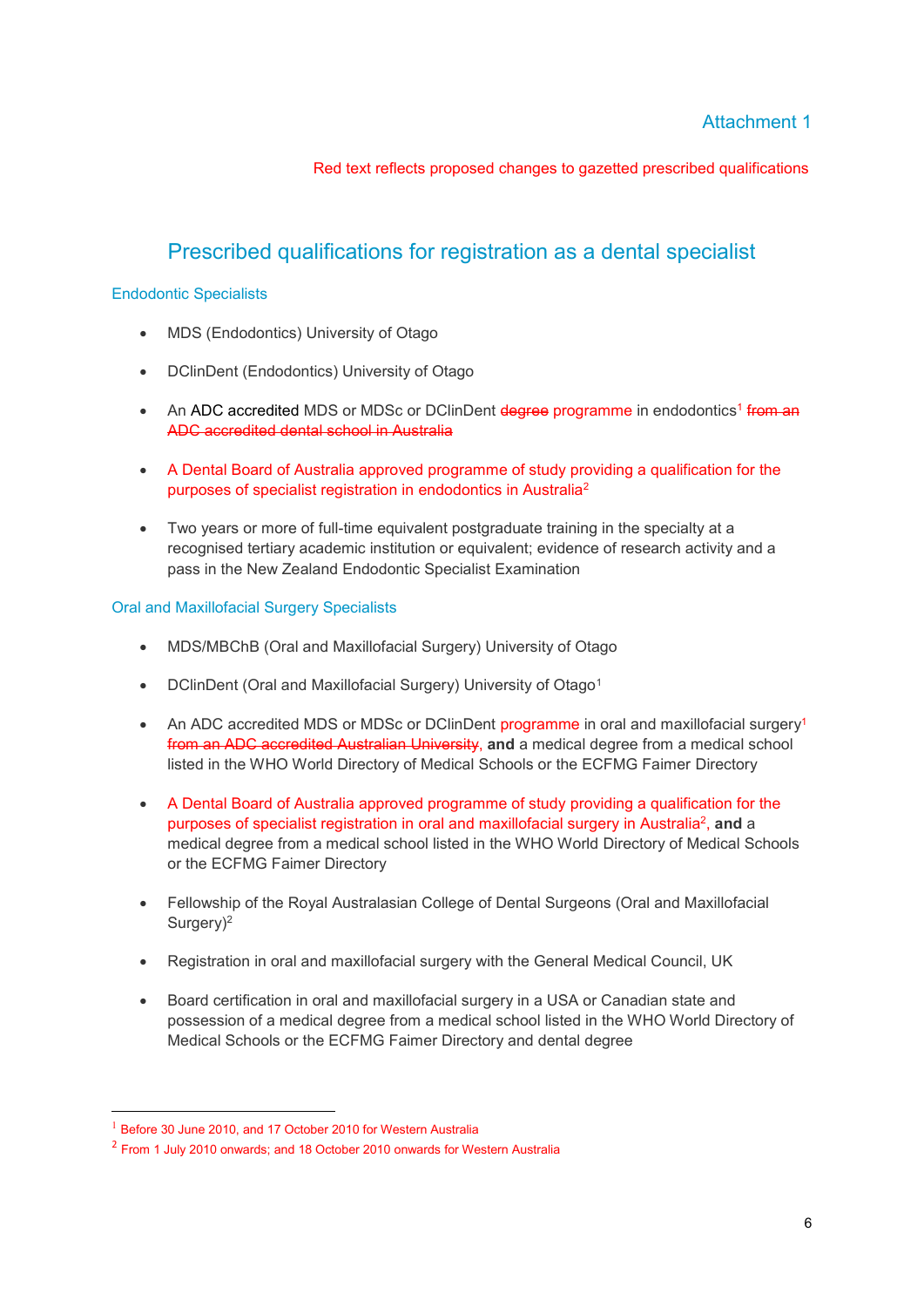Two years or more of full-time equivalent postgraduate training in the specialty at a recognised tertiary academic institution or equivalent; and evidence of research activity and a pass in the New Zealand Oral and Maxillofacial Surgery Specialist Examination

1 Entry criteria require completed undergraduate dentistry and medical degrees 2 Conferred from 15 March 2012

#### Oral Medicine Specialists

- MDS/MBChB (Oral Medicine) University of Otago
- An ADC accredited MDS or MDSc or DClinDent programme degree-in oral medicine<sup>1</sup> from an ADC accredited dental school in Australia **and** a medical degree from a medical school listed in the WHO World Directory of Medical Schools or the ECFMG Faimer Directory
- A Dental Board of Australia approved programme of study providing a qualification for the purposes of specialist registration in oral medicine in Australia<sup>2</sup> **, and** a medical degree from a medical school listed in the WHO World Directory of Medical Schools or the ECFMG Faimer **Directory**
- Two years or more of full-time equivalent postgraduate training in the specialty at a recognised tertiary academic institution or equivalent; evidence of research activity and a pass in the New Zealand Oral Medicine Specialist Examination

#### Oral Pathology Specialists

- MDS (Oral Pathology) University of Otago
- DClinDent (Oral Pathology) University of Otago
- An ADC accredited MDS or MDSc or DClinDent programme degree in oral pathology<sup>1</sup> from an ADC accredited dental school in Australia
- A Dental Board of Australia approved programme of study providing a qualification for the purposes of specialist registration in oral pathology in Australia<sup>2</sup>
- Fellowship in Oral and Maxillofacial Pathology from the Royal College of Pathologists of Australasia<sup>3</sup>
- Two years or more of full-time equivalent postgraduate training in the specialty at a recognised tertiary academic institution or equivalent; evidence of research activity and a pass in the New Zealand Oral Pathology Specialist Examination

#### Oral Surgery Specialists

- DClinDent (Oral surgery) University of Otago<sup>4</sup>
- Specialist registration as an oral surgeon with the Dental Council of New Zealand as at 18 September 2004

<sup>&</sup>lt;sup>3</sup> Conferred from 2016

<sup>4</sup> Conferred from 2016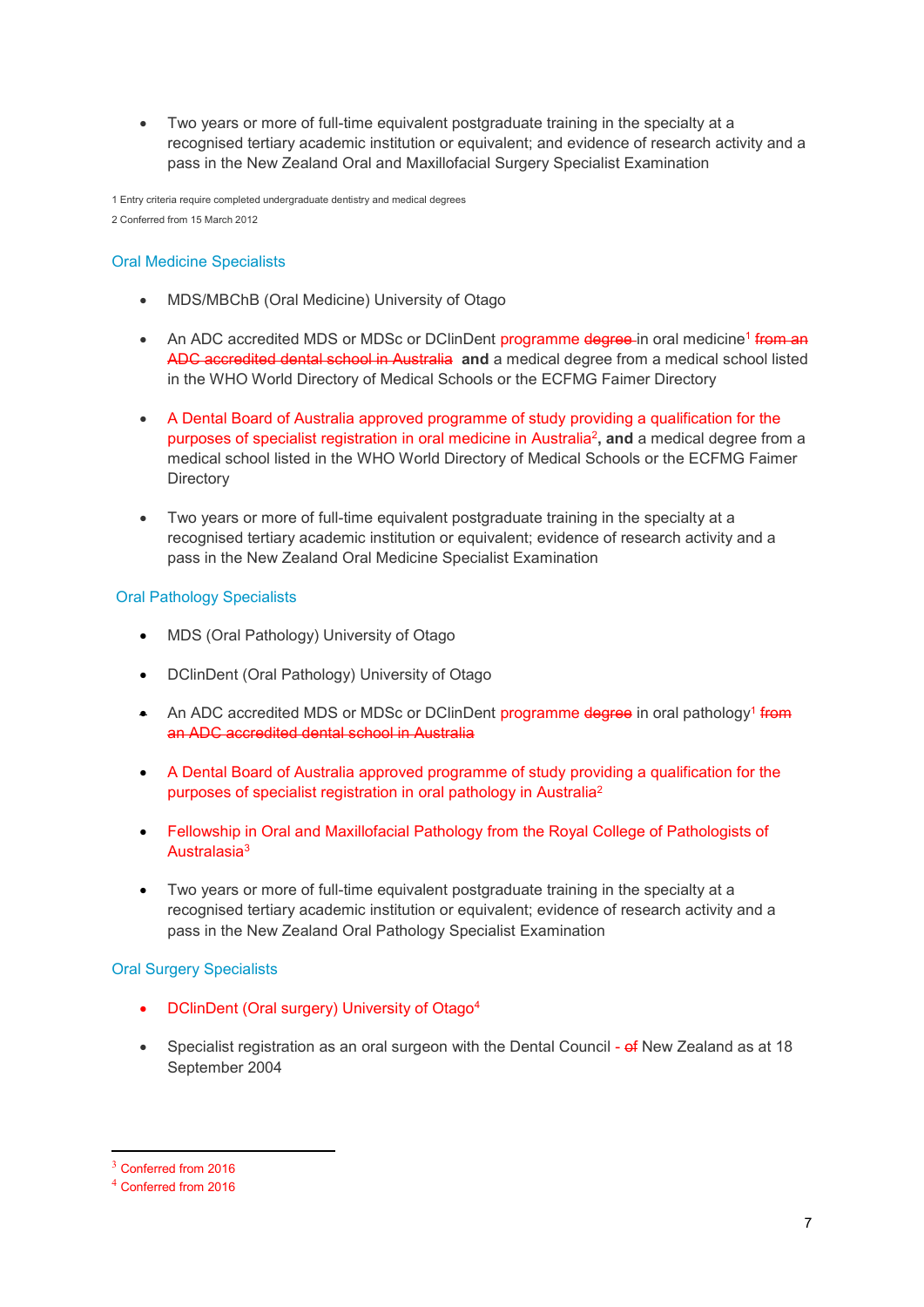#### Orthodontic Specialists

- MDS (Orthodontics) University of Otago
- DClinDent (Orthodontics) University of Otago
- An ADC accredited MDS or MDSc or DClinDent programme degree in orthodontics<sup>1</sup> from an ADC accredited dental school in Australia
- A Dental Board of Australia approved programme of study providing a qualification for the purposes of specialist registration in orthodontics in Australia<sup>2</sup>
- Two years or more of full-time equivalent postgraduate training in the specialty at a recognised tertiary academic institution or equivalent; evidence of research activity and a pass in the New Zealand Orthodontic Specialist Examination

#### Paediatric Dentistry Specialists

- MDS (Paediatric Dentistry) University of Otago
- DClinDent (Paediatric Dentistry) University of Otago
- An ADC accredited MDS or MDSc or DClinDent programme degree in paediatric dentistry<sup>1</sup> from an ADC accredited dental school
- A Dental Board of Australia approved programme of study providing a qualification for the purposes of specialist registration in paediatric dentistry in Australia<sup>2</sup>
- Two years or more of full-time equivalent postgraduate training in the specialty at a recognised tertiary academic institution or equivalent; evidence of research activity and a pass in the New Zealand Paediatric Dentistry Specialist Examination

#### Periodontic Specialists

- MDS (Periodontics) University of Otago
- DClinDent (Periodontics) University of Otago
- An ADC accredited MDS or MDSc or DClinDent programme degree in periodontics<sup>1</sup> from an ADC accredited dental school in Australia
- A Dental Board of Australia approved programme of study providing a qualification for the purposes of specialist registration in periodontics in Australia<sup>2</sup>
- Two years or more of full-time equivalent postgraduate training in the specialty at a recognised tertiary academic institution or equivalent; evidence of research activity and a pass in the New Zealand Periodontic Specialist Examination

#### Prosthodontic Specialists

- MDS (Prosthodontics) University of Otago
- DClinDent (Prosthodontics) University of Otago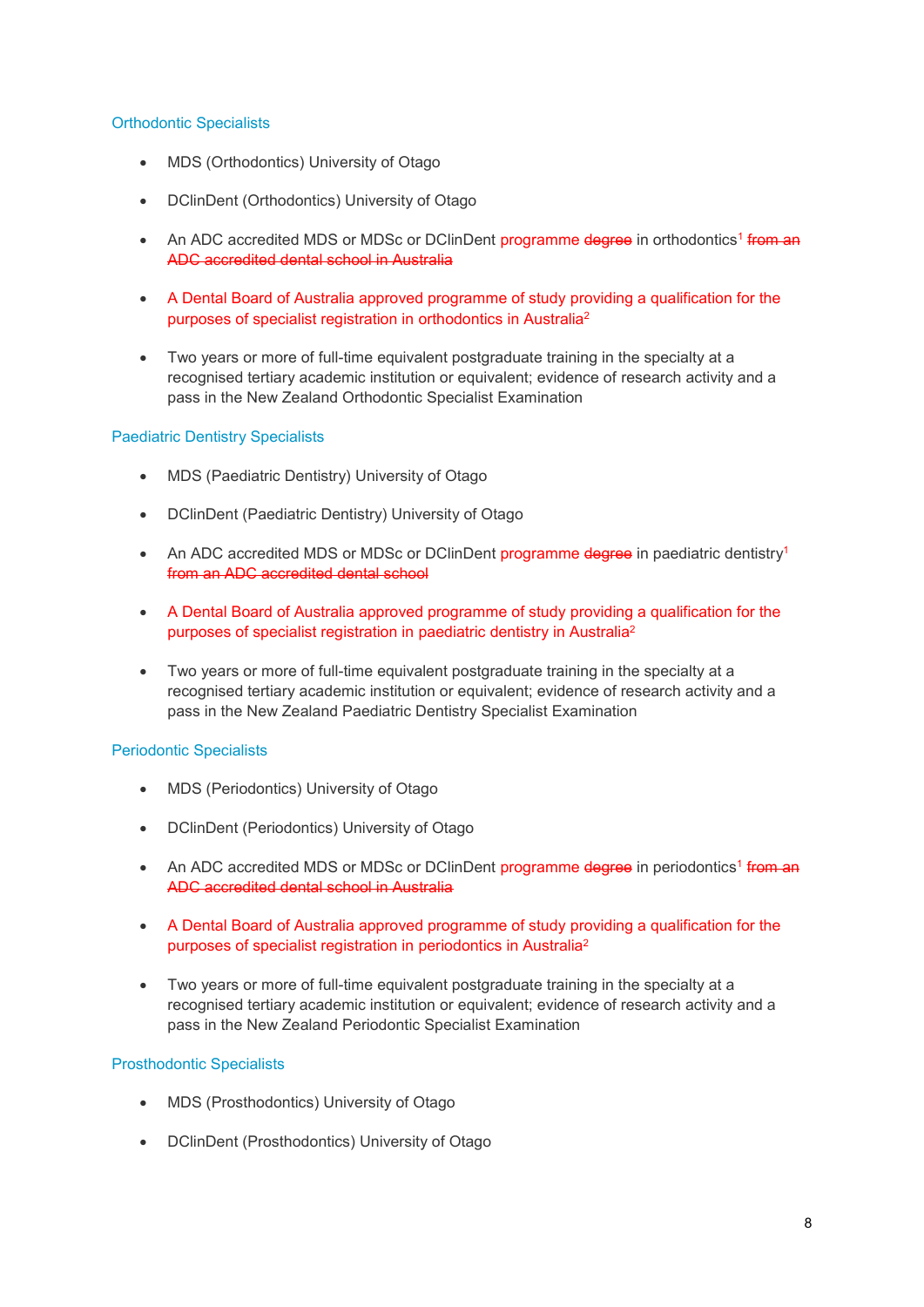- An ADC accredited MDS or MDSc or DClinDent programme degree in prosthodontics<sup>1</sup> from an ADC accredited dental school in Australia
- A Dental Board of Australia approved programme of study providing a qualification for the purposes of specialist registration in prosthodontics in Australia<sup>2</sup>
- Certificate in Prosthodontics from a 3-year programme CDA accredited dental school in the USA or Canada and evidence of research activity
- Two years or more of full-time equivalent postgraduate training in the specialty at a recognised tertiary academic institution or equivalent; evidence of research activity and a pass in the New Zealand Prosthodontic Specialist Examination

#### Public Health Dentistry (or Community Dentistry) Specialists

- MComDent University of Otago
- An ADC accredited MDS or MDSc programme degree in public health dentistry<sup>1</sup> from an ADC accredited dental school in Australia
- A Dental Board of Australia approved programme of study providing a qualification for the purposes of specialist registration in public health in Australia<sup>2</sup>
- Two years or more of full-time equivalent postgraduate training in the specialty at a recognised tertiary academic institution or equivalent; evidence of research activity and a pass in the New Zealand Public Health Dentistry Specialist Examination

#### Restorative Dentistry Specialists

Specialist registration as a Restorative Dentist with the Dental Council - of New Zealand as at 18 September 2004

#### Special Needs Dentistry Specialists

- MDS (Special Needs) University of Otago; or
- DClinDent (Special Needs) University of Otago; or
- An ADC accredited MDS or MDSc programme degree in special needs dentistry<sup>1</sup> from an ADC accredited dental school in Australia
- A Dental Board of Australia approved programme of study providing a qualification for the purposes of specialist registration in special needs in Australia<sup>2</sup>
- Two years or more of full-time equivalent postgraduate training in the specialty at a recognised tertiary academic institution or equivalent; evidence of research activity and a pass in the New Zealand Special Needs Dentistry Specialist Examination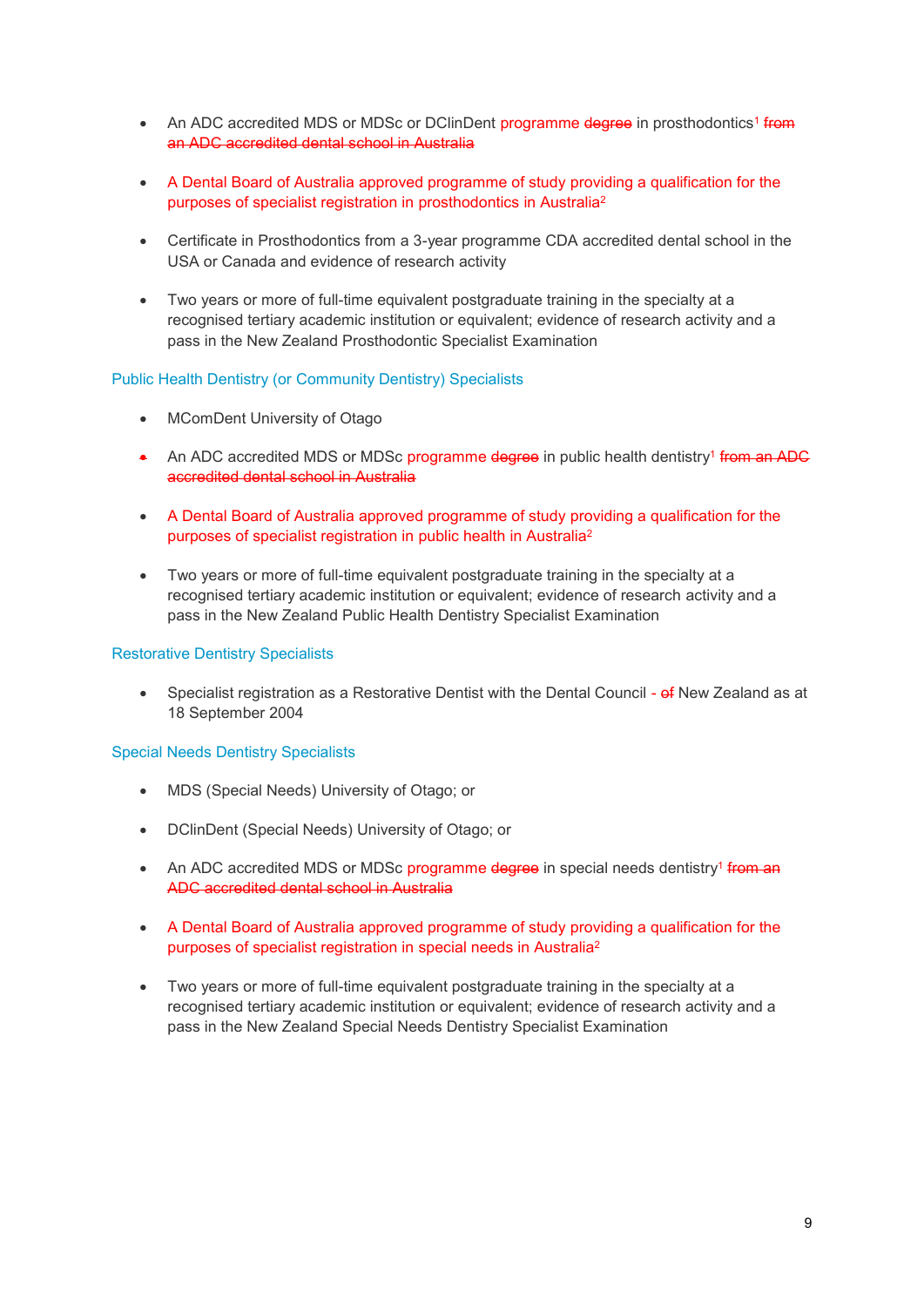## Prescribed qualifications for registration as a dentist

- Bachelor of Dental Surgery, University of Otago; or
- Bachelor of Dental Surgery with Honours, University of Otago; or
- an Australian Dental Council (ADC) accredited programme<sup>5</sup> undergraduate dental degree from an ADC accredited dental school in Australia; or
- A Dental Board of Australia approved programme of study providing a qualification for the purposes of registration in general dentistry in Australia<sup>6</sup>
- A Commission on Dental Accreditation (CDA) accredited undergraduate dental degree from a CDA accredited dental school in the USA or Canada; or
- A General Dental Council (GDC) accredited undergraduate dental degree from a GDC accredited dental school in the UK, or Commonwealth as listed below:

| Dental School                             | Dates of recognition   |
|-------------------------------------------|------------------------|
| Western Cape                              | Before 1 January 1998  |
| Hong Kong                                 | Before 1 January 2001  |
| Singapore                                 | Before 1 January 2001  |
| Witwatersrand                             | Before 1 January 2001  |
| Pretoria                                  | Before 1 January 2001  |
| Stellenbosch                              | Before 1 January 2001  |
| <b>Medical University of South Africa</b> | Between 1 January 1997 |
|                                           | And 31 December 2000   |
| Malaysia                                  | Between 1 January 1997 |
|                                           | And 31 December 2000;  |

or

- a five year undergraduate dental degree; and a pass in the New Zealand Dental Registration Examinations; or
- a five year undergraduate dental degree; and a pass in the Australian Dental Council licensing examinations; or
- a five year undergraduate dental degree; and a pass in the USA licensing examinations.

 $<sup>5</sup>$  Before 30 June 2010, and 17 October 2010 for Western Australia</sup>

<sup>6</sup> From 1 July 2010 onwards; and 18 October 2010 onwards for Western Australia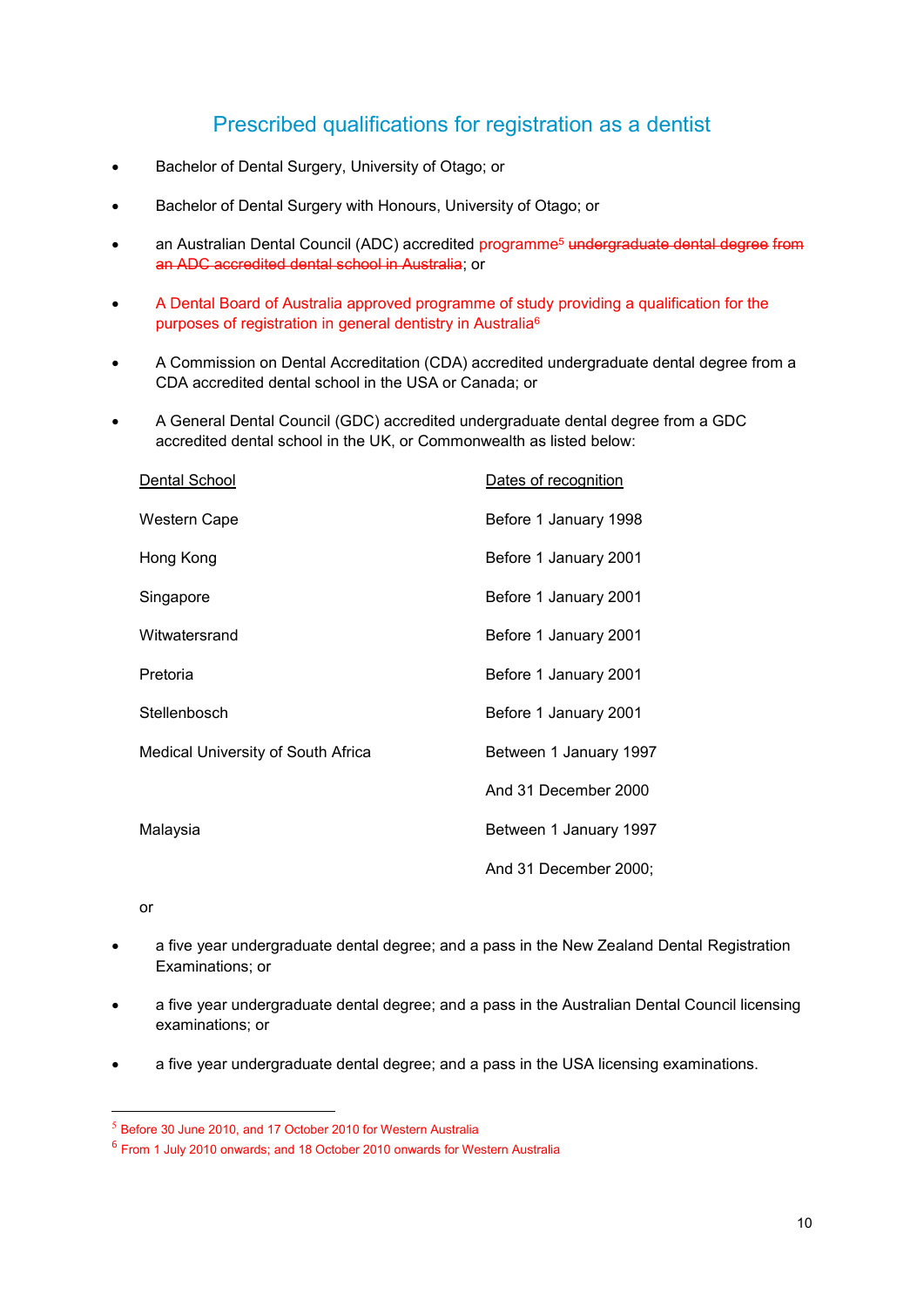## Prescribed qualifications for registration as a dental therapist

- 1. Bachelor of Oral Health, University of Otago; or
- 2. Bachelor of Health Science in Oral Health, Auckland University of Technology; or
- 3. Certificate in Dental Therapy or Certificate in Dental Nursing (issued by the Department of Health or a New Zealand educational institution) and approved experience in the provision of dental therapy services within the scope of dental therapy practice (including interpreting periapical and bitewing radiographs under the direction and supervision of a dentist who can attest to competency) and evidence of successful completion of Dental Council approved courses for Pulpotomies and Stainless Steel Crowns and Radiography and Diagnostic Radiography (or an exemption certificate for radiography issued by the New Zealand Medical Radiation Technologists Board (MRTB) current as at 18 September 2004); or
- 4. Diploma in Dental Therapy (issued by a New Zealand educational institution) and approved experience in the provision of dental therapy services within the scope of dental therapy practice (including interpreting periapical and bitewing radiographs under the direction and supervision of a dentist who can attest to competency) and evidence of successful completion of Dental Council approved courses for Pulpotomies and Stainless Steel Crowns and Radiography and Diagnostic Radiography (excluding a Diploma in Dental Therapy issued by University of Otago or an exemption certificate for radiography issued by the New Zealand Medical Radiation Technologists Board (MRTB) current as at 18 September 2004); or
- 5. Bachelor of Health Science (Endorsement in Dental Therapy), University of Otago; or
- 6. An Australian Dental Council accredited Undergraduate dental therapy degree or diploma from the Australian Dental Council or Dental Board of Australia accredited educational programme<sup>7</sup> that included education in Pulpotomies, Stainless Steel Crowns, Radiography and Diagnostic Radiography and registration in Australia
- 7. A Dental Board of Australia approved programme of study providing a qualification for the purposes of registration in dental therapy in Australia<sup>8</sup> that included education in Pulpotomies, Stainless Steel Crowns, Radiography and Diagnostic Radiography and registration in Australia; or
- 8. Undergraduate dental therapy degree or diploma, or an undergraduate dental degree; and a pass in the Dental Council Dental Therapy Registration Examination.

 $7$  Before 30 June 2010, and 17 October 2010 for Western Australia

<sup>&</sup>lt;sup>8</sup> From 1 July 2010 onwards; and 18 October 2010 onwards for Western Australia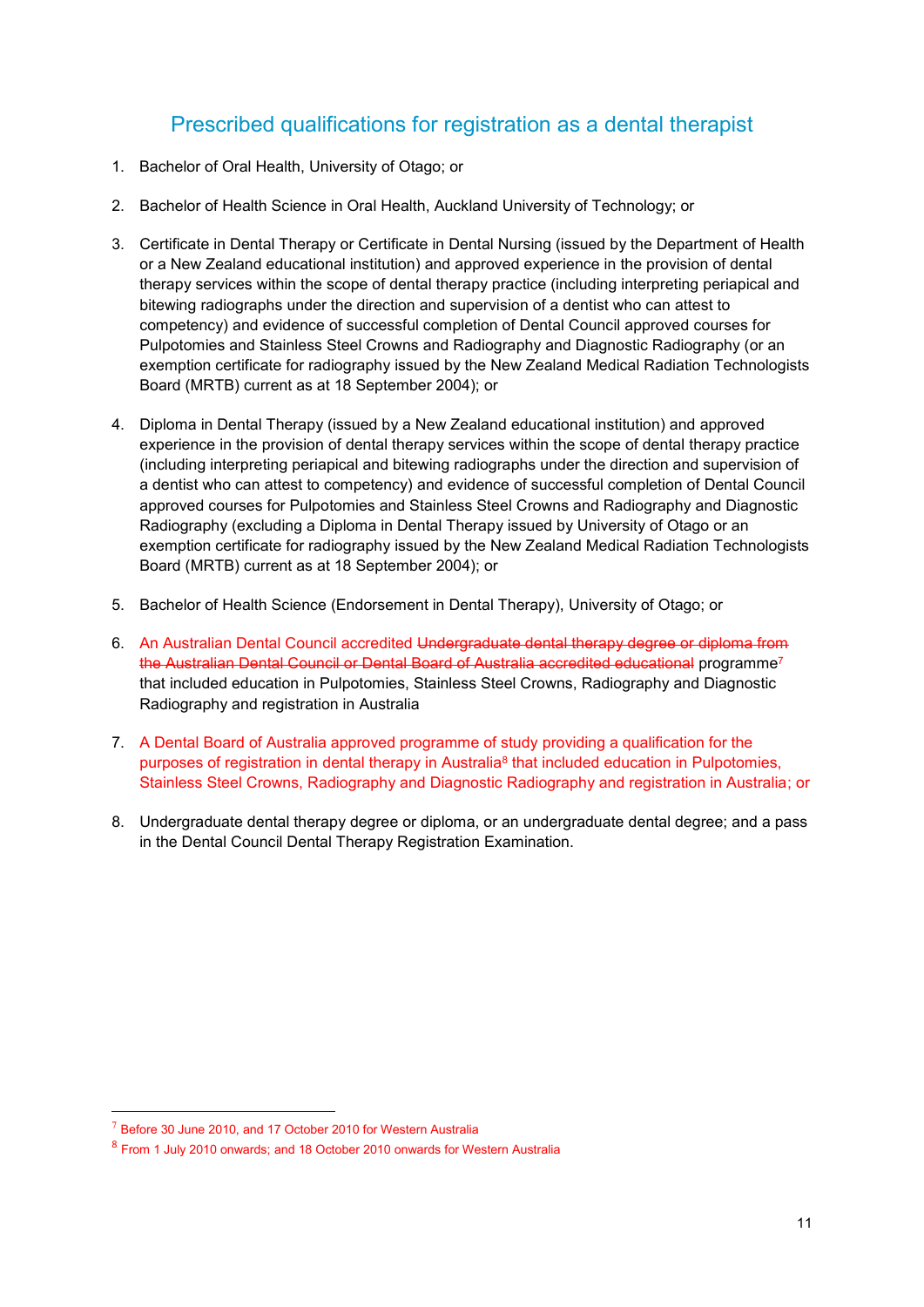## Prescribed qualifications for registration as a dental hygienist

- 1. Bachelor of Oral Health, University of Otago; or
- 2. Bachelor of Health Science in Oral Health, Auckland University of Technology; or
- 3. Certificate in Dental Hygiene issued by Otago Polytechnic and approved experience in the provision of oral health services within the scope of dental hygiene practice; and Dental Council approved courses for Administering Local Anaesthetic, Undertaking Orthodontic Procedures, Intra-oral Radiography and Extra-oral Radiography; or
- 4. New Zealand Defence Force training programme in Dental Hygiene and approved experience in the provision of oral health services within the scope of dental hygiene practice; and Dental Council approved courses for Administering Local Anaesthetic, Undertaking Orthodontic Procedures, Intra-oral Radiography and Extra-oral Radiography; or
- 5. Diploma in Dental Hygiene issued by a New Zealand educational institution; and Dental Council approved courses for Administering Local Anaesthetic, Undertaking Orthodontic Procedures, Intra-oral Radiography and Extra-oral Radiography; or
- 6. Diploma in Dental Hygiene, University of Otago (Orthodontic Procedures conferred from 2002) and Dental Council approved courses for Administering Local Anaesthetic and Extra-oral Radiography, or
- 7. Bachelor of Health Science (Endorsement in Dental Hygiene), University of Otago; or
- 8. An Australian Dental Council accredited programme<sup>9</sup> an undergraduate dental hygiene degree or diploma from the Australian Dental Council or Dental Board of Australia accredited educational institution that included education in Administering Local Anaesthetic, Undertaking Orthodontic Procedures, Intra-oral Radiography and Extra-oral Radiography and registration in Australia<sup>49</sup>; or
- 9. A Dental Board of Australia approved programme of study providing a qualification for the purposes of registration in dental hygiene in Australia<sup>11</sup> that included education in Administering Local Anaesthetic, Undertaking Orthodontic Procedures, Intra-oral Radiography and Extra-oral Radiography and registration in Australia; or
- 10. an undergraduate dental hygiene degree or diploma, or undergraduate dental degree; and a pass in the Dental Council Dental Hygiene Registration Examination; or
- 11. an undergraduate dental hygiene degree or diploma or undergraduate dental degree and a pass in the USA National Board Dental Hygiene Examination or Canadian National Dental Hygiene Certification Examination and a pass in a USA or Canadian regional or state board dental hygiene clinical examination; and registration with a USA or Canadian dental authority; and Dental Council approved courses for Administering Local Anaesthetic, Undertaking Orthodontic Procedures, Intra-oral Radiography and Extra-oral Radiography; or
- 12. a Commission on Dental Accreditation (CDA) accredited undergraduate dental hygiene degree or diploma; a pass in the USA National Board Dental Hygiene Examination or Canadian National

<sup>&</sup>lt;sup>9</sup> Before 30 June 2010, and 17 October 2010 for Western Australia

<sup>&</sup>lt;sup>10</sup> With the introduction of the National Registration and Accreditation Scheme in 2010 all Australian State Licensing Boards by the Dental Board of Australia.

<sup>11</sup> From 1 July 2010 onwards; and 18 October 2010 onwards for Western Australia